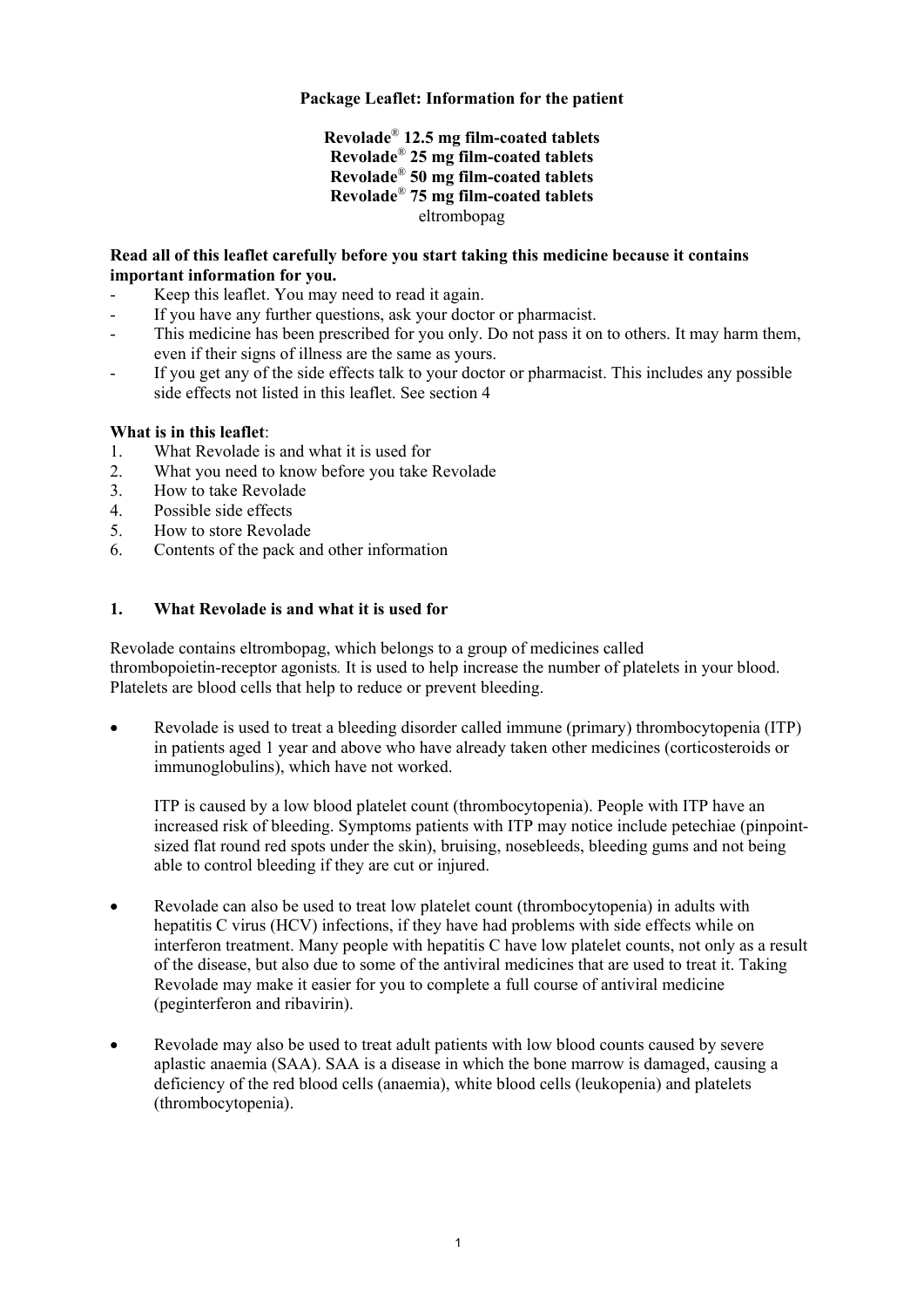# **2. What you need to know before you take Revolade**

# **Do not take Revolade**

- if you are allergic to eltrombopag or any of the other ingredients of this medicine (listed in section 6 under '*What Revolade contains*').
	- **Fig. 2.5** Check with your doctor if you think this applies to you.

# **Warnings and precautions**

Talk to your doctor before taking Revolade:

- if you have **liver problems**. People who have low platelet counts as well as advanced chronic (long-term) liver disease are more at risk of side effects, including life-threatening liver damage and blood clots. If your doctor considers that the benefits of taking Revolade outweigh the risks, you will be closely monitored during treatment.
- if you are at risk of **blood clots** in your veins or arteries, or you know that blood clots are common in your family.

# You may be at **higher risk of blood clots**:

- as you get older
- if you have had to stay in bed for a long time
- if you have cancer
- if you are taking the contraceptive birth control pill or hormone replacement therapy
- if you have recently had surgery or received a physical injury
- if you are very overweight (obese)
- if you are a smoker
- if you have advanced chronic liver disease
- If any of these apply to you, **tell your doctor** before starting treatment. You should not take Revolade unless your doctor considers that the expected benefits outweigh the risk of blood clots.
- if you have **cataracts** (the lens of the eye getting cloudy)
- if you have another **blood condition**, such as myelodysplastic syndrome (MDS). Your doctor will carry out tests to check that you do not have this blood condition before you start Revolade. If you have MDS and take Revolade, your MDS may get worse.
	- $\rightarrow$  Tell your doctor if any of these apply to you.

# **Eye examinations**

Your doctor will recommend that you are checked for cataracts. If you do not have routine eye-tests your doctor should arrange regular testing. You may also be checked for the occurrence of any bleeding in or around your retina (the light-sensitive layer of cells at the back of the eye).

# **You will need regular tests**

Before you start taking Revolade, your doctor will carry out blood tests to check your blood cells, including platelets. These tests will be repeated at intervals while you are taking it.

# **Blood tests for liver function**

Revolade can cause blood test results that may be signs of liver damage - an increase of some liver enzymes, especially bilirubin and alanine / aspartate transaminases. If you are taking interferon-based treatments together with Revolade to treat low platelet count due to hepatitis C, some liver problems can get worse.

You will have blood tests to check your liver function before you start taking Revolade and at intervals while you are taking it. You may need to stop taking Revolade if the amount of these substances increases too much, or if you get other signs of liver damage.

**Read the information '***Liver problems***' in section 4 of this leaflet.**

# **Blood tests for platelet count**

If you stop taking Revolade, your blood platelet count is likely to become low again within several days. The platelet count will be monitored, and your doctor will discuss appropriate precautions with you.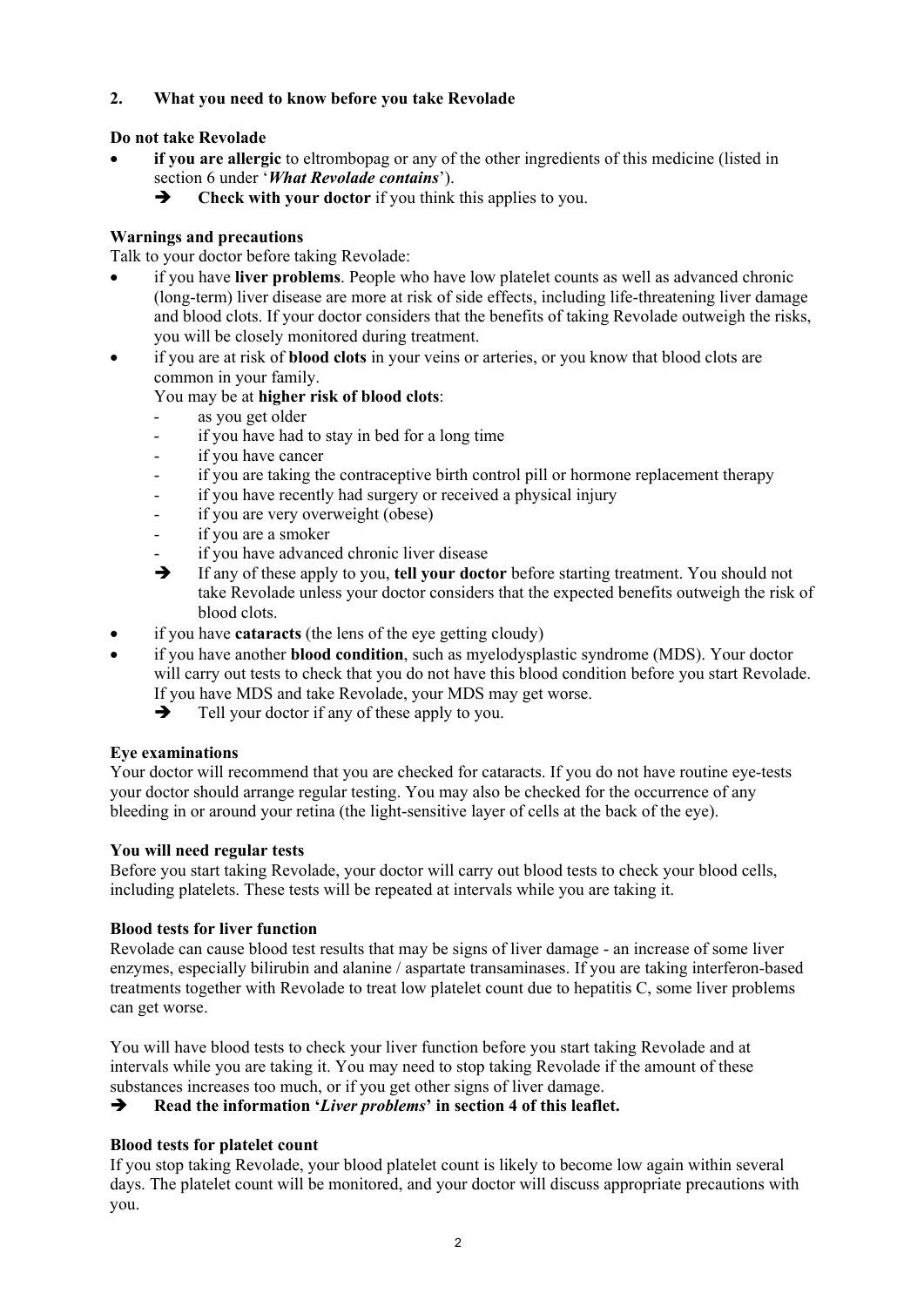A very high blood platelet count may increase the risk of blood clotting. However blood clots can also form with normal or even low platelet counts. Your doctor will adjust your dose of Revolade to ensure that your platelet count does not become too high.

**Get medical help immediately** if you have any of these signs of a **blood clot**:

- **swelling**, **pain** or tenderness in **one leg**
- **sudden shortness of breath** especially together with sharp pain in the chest or rapid breathing
- abdominal (stomach) pain, enlarged abdomen, blood in your stools

## **Tests to check your bone marrow**

In people who have problems with their bone marrow, medicines like Revolade could make the problems worse. Signs of bone marrow changes may show up as abnormal results in your blood tests. Your doctor may also carry out tests to directly check your bone marrow during treatment with Revolade.

# **Checks for digestive bleeding**

If you are taking interferon-based treatments together with Revolade you will be monitored for any signs of bleeding in your stomach or intestine after you stop taking Revolade.

# **Heart monitoring**

Your doctor may consider it necessary to monitor your heart during treatment with Revolade and carry out an electrocardiogram (ECG) test.

# **Older people (65 years and above)**

There are limited data on the use of Revolade in patients aged 65 years and older. Care should be taken when using Revolade if you are aged 65 years or above.

### **Children and adolescents**

Revolade is not recommended for children aged under 1 year who have ITP. It is also not recommended for people under 18 years with low platelet counts due to hepatitis C or severe aplastic anaemia.

# **Other medicines and Revolade**

Tell your doctor or pharmacist if you are taking, have recently taken or might take any other medicines. This includes medicines obtained without prescription and vitamins.

**Some everyday medicines interact with Revolade** – including prescription and non-prescription medicines and minerals. These include:

- antacid medicines to treat **indigestion**, **heartburn** or **stomach ulcers** (see also '*When to take it*' in section 3)
- medicines called statins, to **lower cholesterol**
- some medicines to treat **HIV infection**, such as lopinavir and/or ritonavir
- ciclosporin used in the context of **transplantations** or **immune diseases**
- minerals such as iron, calcium, magnesium, aluminium, selenium and zinc which may be found in **vitamin and mineral supplements** (see also '*When to take it*' in section 3)
- medicines such as methotrexate and topotecan, to treat **cancer**<br>• Talk to your doctor if you take any of these. Some of them are
- **Talk to your doctor** if you take any of these. Some of them are not to be taken with Revolade, or the dose may need adjusting, or you may need to alter the timing of when you take them. Your doctor will review the medicines you are taking, and suggest suitable replacements if necessary.

If you are also taking medicines to prevent blood clots there is a greater risk of bleeding. Your doctor will discuss this with you.

If you are taking **corticosteroids, danazol,** and/or **azathioprine** you may need to take a lower dose or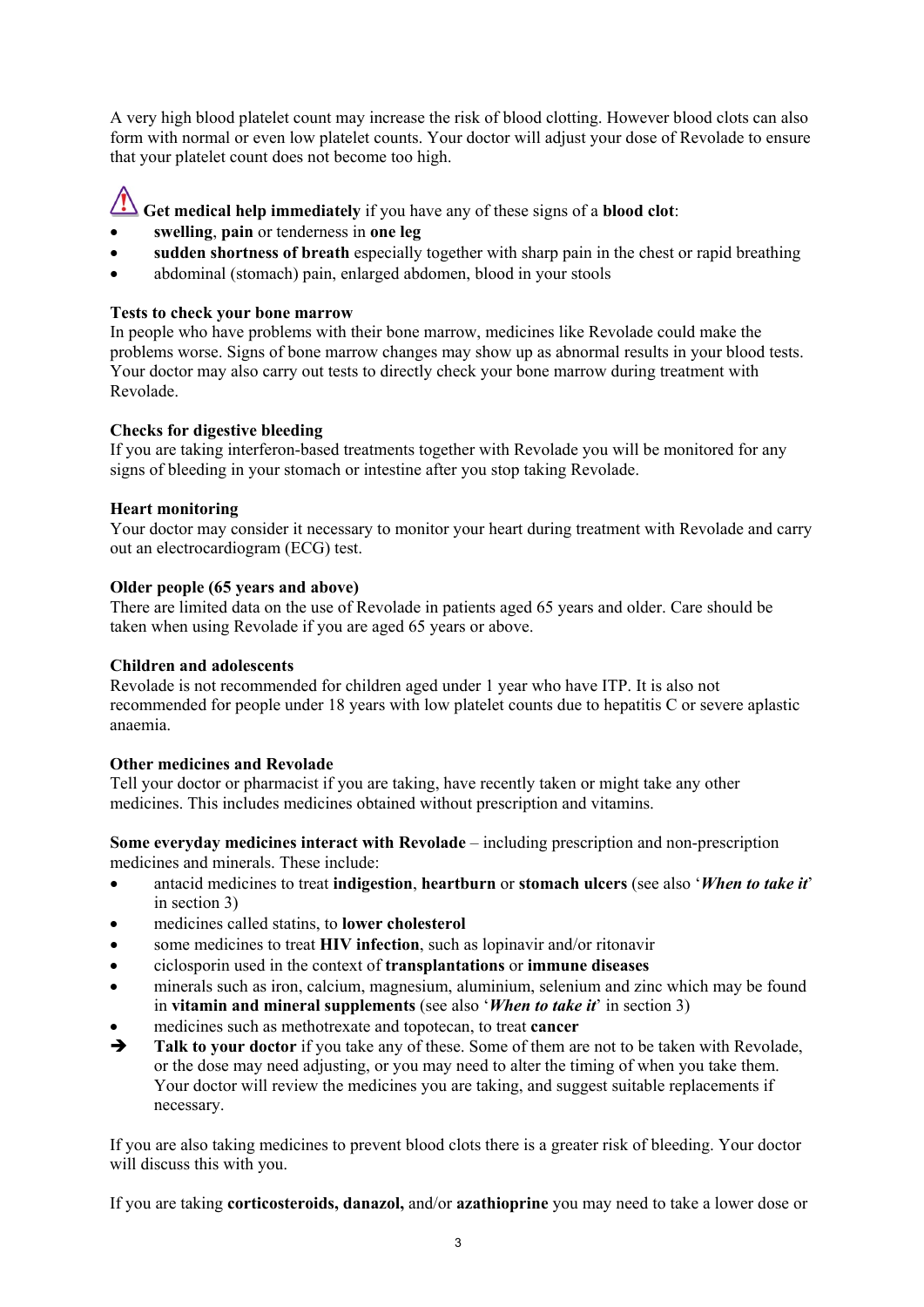to stop taking them while you are taking Revolade.

### **Revolade with food and drink**

Do not take Revolade with dairy foods or drinks as the calcium in dairy products affects the absorption of the medicine. For more information, see '*When to take it*' in section 3.

# **Pregnancy and breast-feeding**

**Don't use Revolade if you are pregnant** unless your doctor specifically recommends it. The effect of Revolade during pregnancy is not known.

- **Tell your doctor if you are pregnant,** think you may be pregnant, or are planning to have a baby.
- **Use a reliable method of contraception** while you're taking Revolade, to prevent pregnancy
- **If you do become pregnant during treatment** with Revolade, tell your doctor.

**Don't breast-feed while you are taking Revolade**. It is not known whether Revolade passes into breast-milk.

**If you are breast-feeding** or planning to breast-feed, tell your doctor.

# **Driving and using machines**

**Revolade can make you dizzy** and have other side effects that make you less alert.

**Don't drive or use machines** unless you are sure you're not affected.

### **Revolade contains sodium**

This medicine contains less than 1 mmol sodium (23 mg) per tablet, that is to say essentially 'sodiumfree'.

### **3. How to take Revolade**

Always take this medicine exactly as your doctor has told you. Check with your doctor or pharmacist if you are not sure. Do not change the dose or schedule for taking Revolade unless your doctor or pharmacist advises you to. While you are taking Revolade, you will be under the care of a doctor with specialist experience in treating your condition.

# **How much to take**

### **For ITP**

**Adults** and **children** (6 to 17 years) – the usual starting dose for ITP is **one 50 mg tablet** of Revolade a day. If you are of East-/Southeast-Asian origin you may need to start at a **lower dose of 25 mg.**

**Children** (1 to 5 years) — the usual starting dose for ITP is **one 25 mg tablet** of Revolade a day.

### **For hepatitis C**

**Adults -** the usual starting dose for hepatitis C is **one 25 mg tablet** of Revolade a day. If you are of East-/Southeast-Asian origin you will start on the **same 25 mg dose.**

# **For SAA**

**Adults -** the usual starting dose for SAA is **one 50 mg tablet** of Revolade a day. If you are of East- /Southeast-Asian origin you may need to start at a **lower dose of 25 mg.**

Revolade may take 1 to 2 weeks to work. Based on your response to Revolade your doctor may recommend that your daily dose is changed.

### **How to take the tablets**

Swallow the tablet whole, with some water.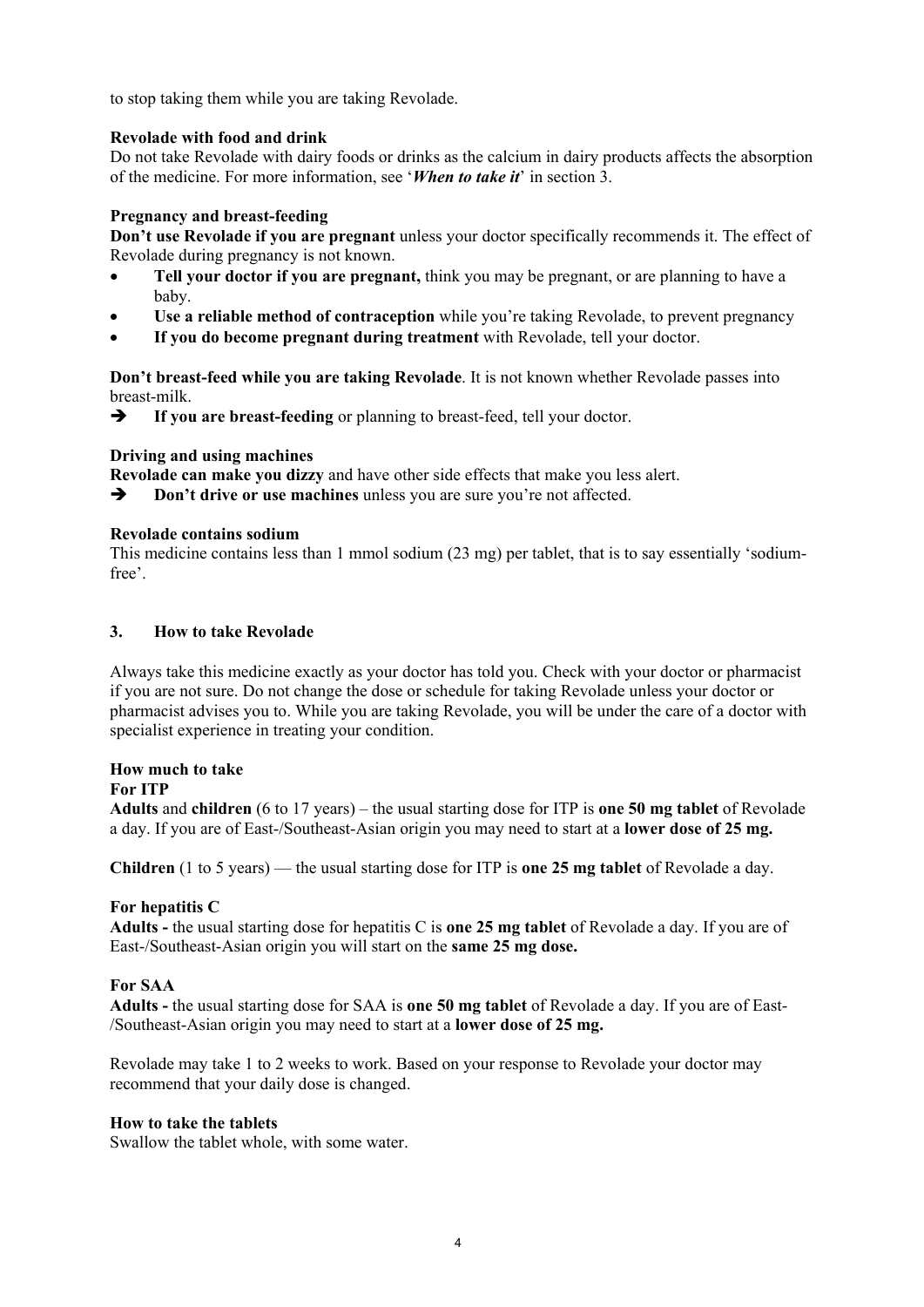# **When to take it**

Make sure that –

- in the **4 hours before** you take Revolade
- and the **2 hours after** you take Revolade

**you don't** consume any of the following:

- **dairy foods** such as cheese, butter, yoghurt or ice cream
- **milk or milk shakes,** drinks containing milk, yoghurt or cream
- **antacids,** a type of medicine for **indigestion and heartburn**
- some **mineral and vitamin supplements** including iron, calcium, magnesium, aluminium, selenium and zinc

If you do, the medicine will not be properly absorbed into your body.



**For more advice about suitable foods and drinks, talk to your doctor.**

## **If you take more Revolade than you should**

**Contact a doctor or pharmacist immediately**. If possible show them the pack, or this leaflet. You will be monitored for any signs or symptoms of side effects and given appropriate treatment immediately.

### **If you forget to take Revolade**

Take the next dose at the usual time. Do not take more than one dose of Revolade in one day.

### **If you stop taking Revolade**

Don't stop taking Revolade without talking to your doctor. If your doctor advises you to stop treatment, your platelet count will then be checked each week for four weeks. See also '*Bleeding or bruising after you stop treatment*' in section 4.

If you have any further questions on the use of this medicine, ask your doctor or pharmacist.

### **4. Possible side effects**

Like all medicines, this medicine can cause side effects, although not everybody gets them.

### **Symptoms needing attention: see a doctor**

People taking Revolade for either ITP or low blood platelet counts due to hepatitis C could develop signs of potentially serious side effects. **It is important to tell a doctor if you develop these symptoms**.

### **Higher risk of blood clots**

Certain people may have a higher risk of blood clots, and medicines like Revolade could make this problem worse. The sudden blocking of a blood vessel by a blood clot is an uncommon side effect and may affect up to 1 in 100 people.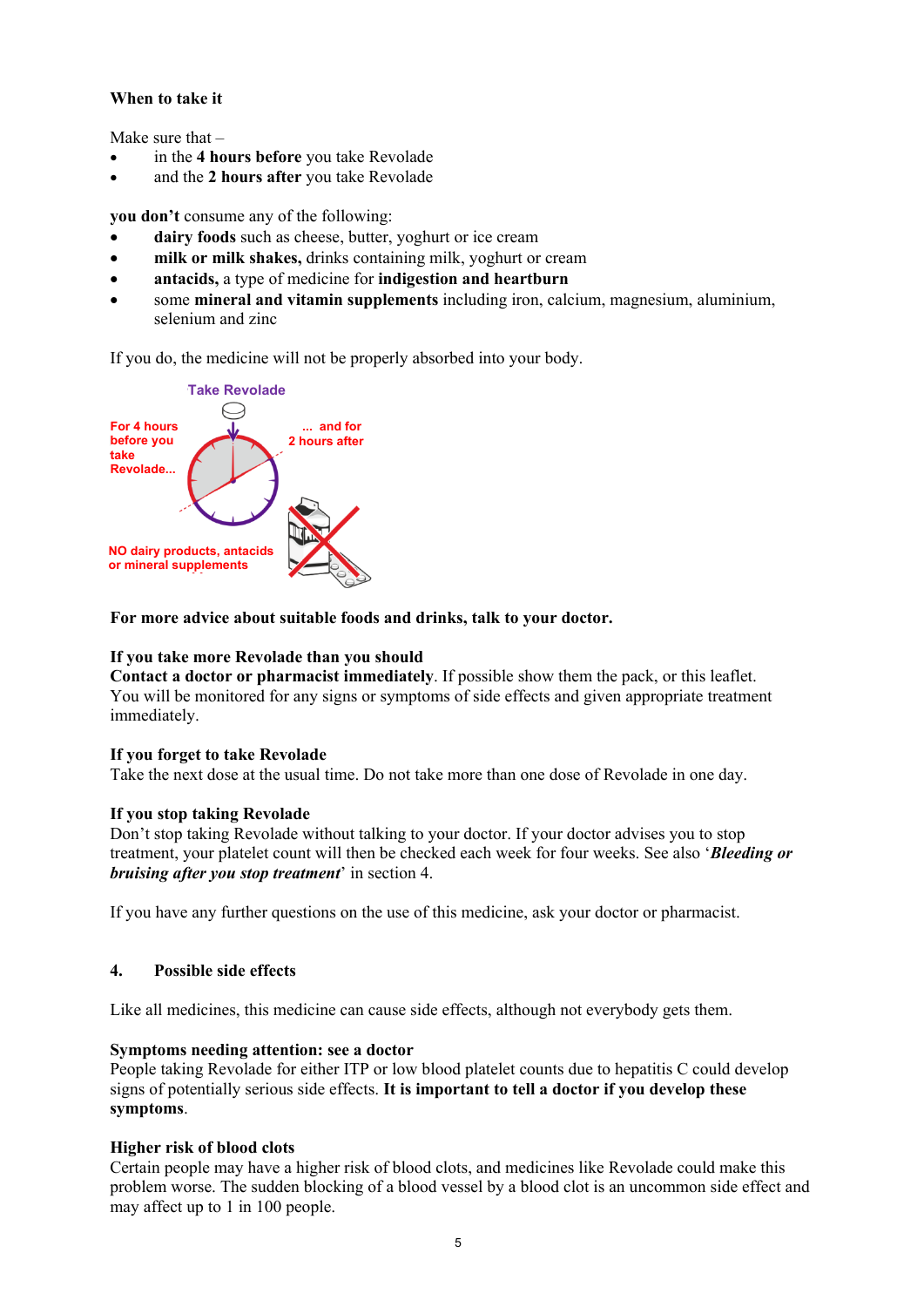

- **swelling, pain, heat, redness,** or tenderness in **one leg**
- **sudden shortness of breath**, especially together with sharp pain in the chest or rapid breathing
- abdominal (stomach) pain, enlarged abdomen, blood in your stools.

## **Liver problems**

Revolade can cause changes that show up in blood tests, and may be signs of liver damage. Liver problems (increased enzymes showing up in blood tests) are common and may affect up to 1 in 10 people. Other liver problems are uncommon and may affect up to 1 in 100 people.

If you have either of these signs of liver problems:

- **vellowing** of the skin or the whites of the eyes (jaundice)
- unusually **dark-coloured urine**
- **tell your doctor immediately**.

### **Bleeding or bruising after you stop treatment**

Within two weeks of stopping Revolade, your blood platelet count will usually drop back down to what it was before starting Revolade. The lower platelet count may increase the risk of bleeding or bruising. Your doctor will check your platelet count for at least 4 weeks after you stop taking Revolade.

**Tell your doctor** if you have any bleeding or bruising after stopping Revolade.

Some people have **bleeding in the digestive system** after they stop taking peginterferon, ribavirin, and Revolade. Symptoms include:

- black tarry stools (discoloured bowel movements are a uncommon side effect that may affect up to 1 in 100 people)
- blood in your stools
- vomiting blood or something that looks like coffee grounds<br>  $\rightarrow$  Tell your doctor immediately if you have any of these sym
- **Tell your doctor** immediately if you have any of these symptoms.

### **The following side effects have been reported to be associated with treatment with Revolade in adult patients with ITP:**

### **Very common side effects**

These may affect **more than 1 in 10** people:

- common cold
- feeling sick (nausea)
- diarrhoea
- cough
- infection in the nose, sinuses, throat and upper airways (upper respiratory tract infection)
- back pain

#### **Very common side effects that may show up in blood tests:**

increased of liver enzymes (alanine aminotransferase (ALT))

### **Common side effects**

These may affect **up to 1 in 10** people:

- muscle pain, muscle spasm, muscle weakness
- bone pain
- heavy menstrual period
- sore throat and discomfort when swallowing
- eye problems including abnormal eye test, dry eye, eye pain and blurred vision
- vomiting
- flu (influenza)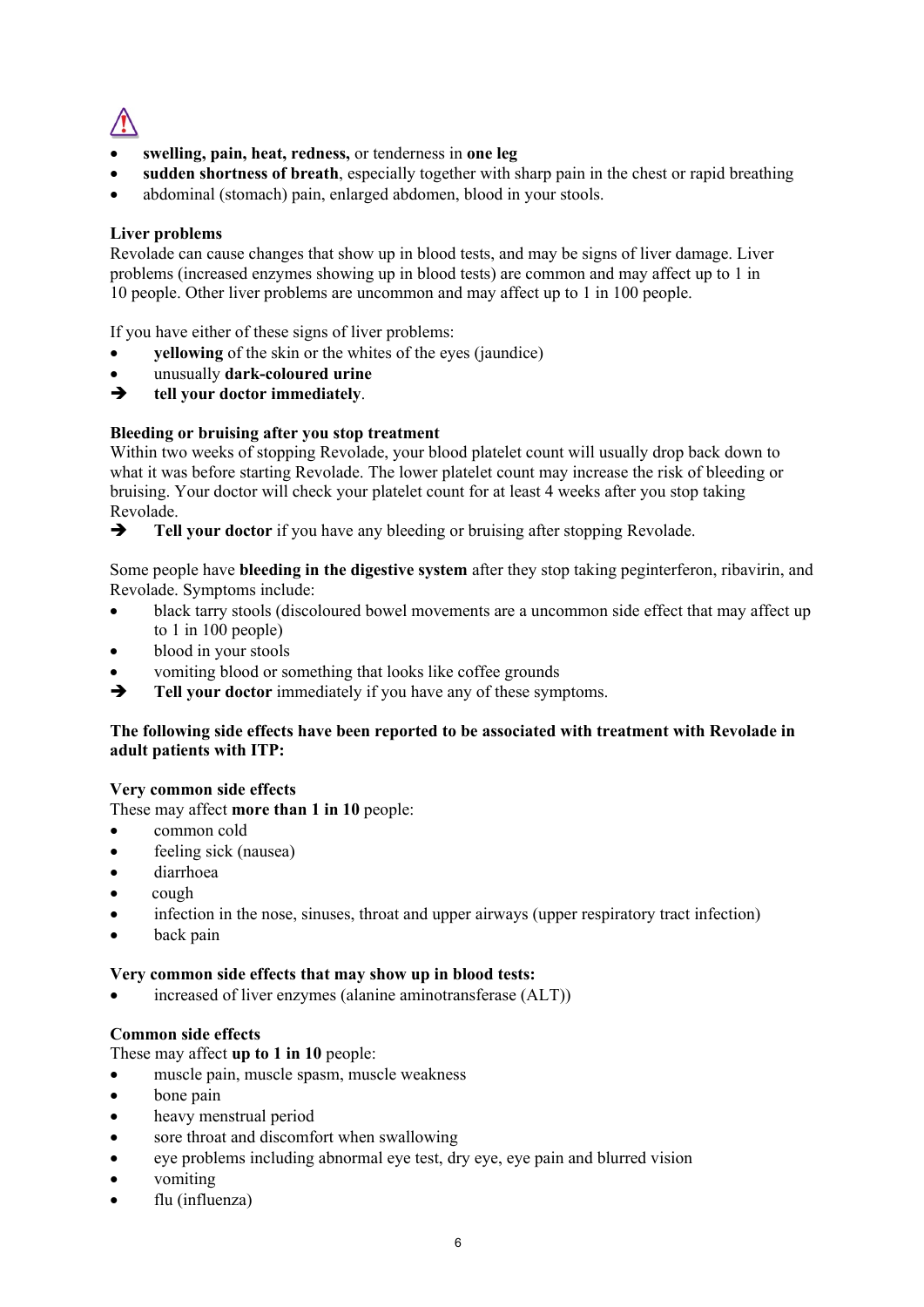- cold sore
- pneumonia
- irritation and inflammation (swelling) of the sinuses
- inflammation (swelling) and infection of the tonsils,
- infection of the lungs, sinuses, nose and throat
- inflammation of the gum tissue
- loss of appetite
- feeling of tingling, prickling or numbness, commonly called "pins and needles"
- decreased skin sensations
- feeling drowsy
- ear pain
- pain, swelling and tenderness in one of your legs (usually the calf) with warm skin in the affected area (signs of a blood clot in a deep vein)
- localised swelling filled with blood from a break in a blood vessel (haematoma)
- hot flushes
- mouth problems including dry mouth, sore mouth, sensitive tongue, bleeding gums, mouth ulcers
- runny nose
- toothache
- abdominal pain
- abnormal liver function
- skin changes including excessive sweating, itching bumpy rash, red spots, changes in appearance of the skin
- hair loss
- foamy, frothy or bubbly-looking urine (signs of protein in urine)
- high temperature, feeling hot
- chest pain
- feeling weak
- problems sleeping, depression
- migraine
- decreased vision
- spinning sensation (vertigo)
- digestive wind/gas

### **Common side effects that may show up in blood test:**

- decreased number of red blood cells (anaemia)
- decreased number of platelets (thrombocytopenia)
- decreased number of white blood cells
- decreased haemoglobin level
- increased number of eosinophils
- increased number of white blood cells (leukocytosis)
- increased levels of uric acid
- decreased levels of potassium
- increased levels of creatinine
- increased levels of alkaline phosphatase
- increase of liver enzymes (aspartate aminotransferase (AST))
- increase in blood bilirubin (a substance produced by the liver)
- increased levels of some proteins

### **Uncommon side effects**

These may affect **up to 1 in 100** people:

- allergic reaction
- interruption of blood supply to part of the heart
- sudden shortness of breath, especially when accompanied with sharp pain in the chest and /or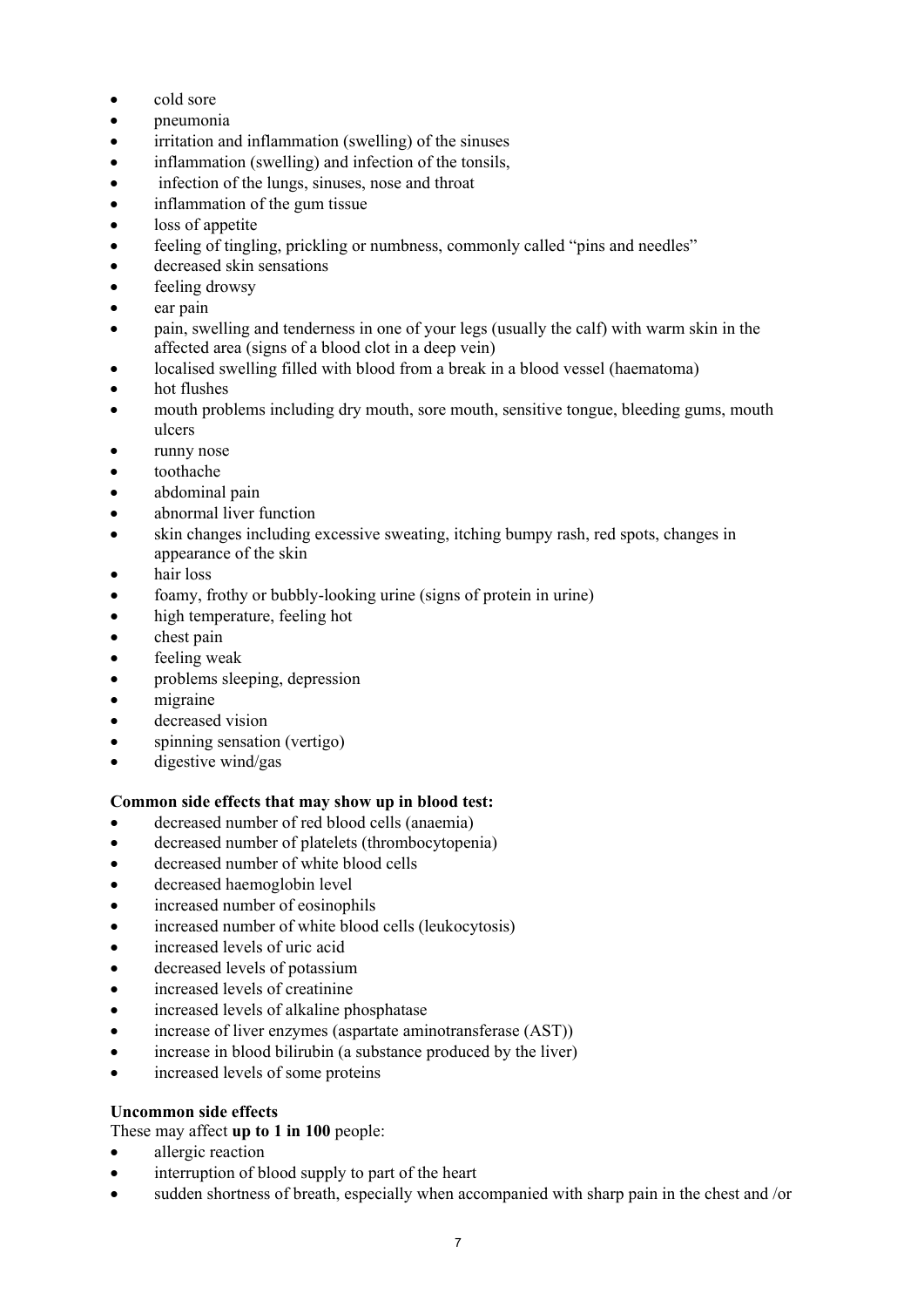rapid breathing, which could be signs of a blood clot in the lungs (see '*Higher risk of blood clots*' earlier in section 4)

- the loss of function of part of the lung caused by a blockage in the lung artery
- possible pain, swelling, and/or redness around a vein which could be signs of blood clot in a vein
- yellowing of the skin and/or abdominal pain which could be signs of a blockage in the bile tract, lesion on liver, liver damage due to inflammation (see '*Liver problems*' earlier in section 4)
- liver injury due to medication
- heart beating faster, irregular heartbeat, bluish discolouration of the skin, disturbances of heart rhythm (QT prolongation) which could be signs of a disorder related to the heart and the blood vessels
- blood clot
- flushing
- painful swollen joints caused by uric acid (gout)
- lack of interest, mood changes, crying that is difficult to stop, or occurs at unexpected times
- problems with balance, speech and nerve function, shaking
- painful or abnormal skin sensations
- paralysis on one side of the body
- migraine with aura
- nerve damage
- dilation or swelling of blood vessels that cause headache
- eye problems including increased production of tears, cloudy lens in the eye (cataract), bleeding of the retina, dry eyes
- problems with the nose, throat and sinuses, breathing problems when sleeping
- mouth and throat blisters/sores
- loss of appetite
- digestive system problems including frequent bowel movements, food poisoning, blood in stool, vomiting of blood
- rectal bleeding, change in stool colour, abdominal bloating, constipation
- mouth problems, including dry or sore mouth, tongue pain, bleeding gums, discomfort in mouth
- sunburn
- feeling hot, feeling anxious
- redness or swelling around a wound
- bleeding around a catheter (if present) into the skin
- sensation of a foreign body
- kidney problems including inflammation of the kidney, excessive urination at night, kidney failure, white cells in urine
- cold sweat
- generally feeling unwell
- infection of the skin
- skin changes including skin discolouration, peeling, redness, itching and sweating
- muscular weakness
- cancer of rectum and colon

### **Uncommon side effects that may show up in laboratory tests:**

- changes in the shape of red blood cells
- presence of developing white blood cells which may be indicative of certain diseases
- increased number of platelets
- decreased levels of calcium
- decreased number of red blood cells (anaemia) caused by excessive destruction of red blood cells (haemolytic anaemia)
- increased number of myelocytes
- increased band neutrophils
- increased blood urea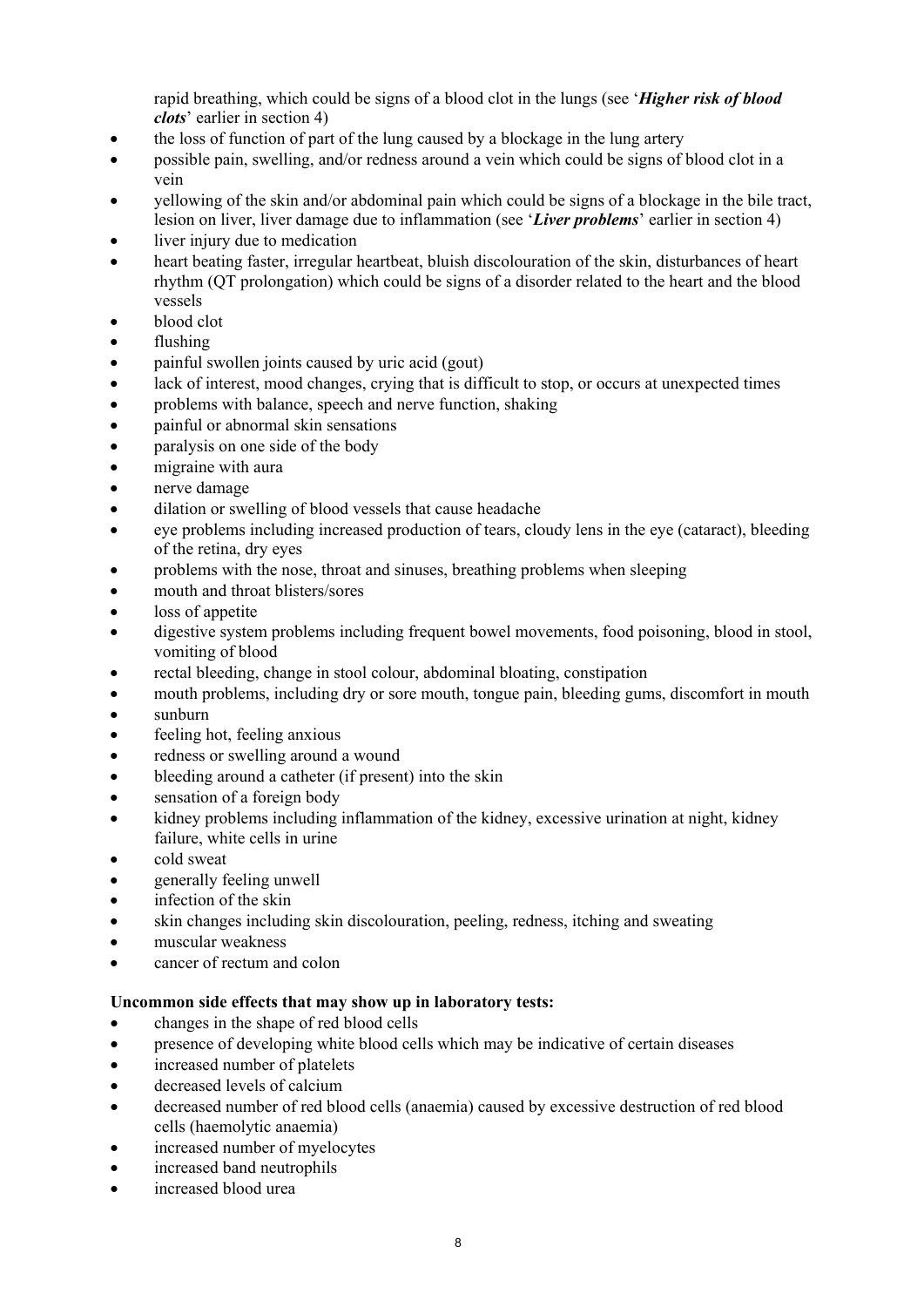- increased levels of protein in urine
- increased levels of blood albumin
- increased levels of total protein
- decreased levels of blood albumin
- increased pH of urine
- increased level of haemoglobin

## **The following additional side effects have been reported to be associated with treatment with Revolade in children (aged 1 to 17 years) with ITP:**

If these side effects become severe, please tell your doctor, pharmacist or nurse.

# **Very common side effects**

These may affect **more than 1 in 10** children:

- infection in the nose, sinuses, throat and upper airways, common cold (upper respiratory tract infection)
- diarrhoea
- abdominal pain
- cough
- high temperature
- feeling sick (nausea)

# **Common side effects**

These may affect **up to 1 in 10** children:

- difficulty in sleeping (insomnia)
- toothache
- pain in the nose and throat
- itchy, runny or blocked nose
- sore throat, runny nose, nasal congestion and sneezing
- mouth problems including dry mouth, sore mouth, sensitive tongue, bleeding gums, mouth ulcers

### **The following side effects have been reported to be associated with treatment with Revolade in combination with peginterferon and ribavirin in patients with HCV:**

### **Very common side effects**

These may affect **more than 1 in 10** people:

- headache
- loss of appetite
- cough
- feeling sick (nausea), diarrhoea
- muscle pain, muscle weakness
- itching
- feeling tired
- fever
- unusual hair loss
- feeling weak
- flu-like illness
- swelling in the hands or feet
- chills

### **Very common side effects that may show up in blood tests:**

• decreased number of red blood cells (anaemia)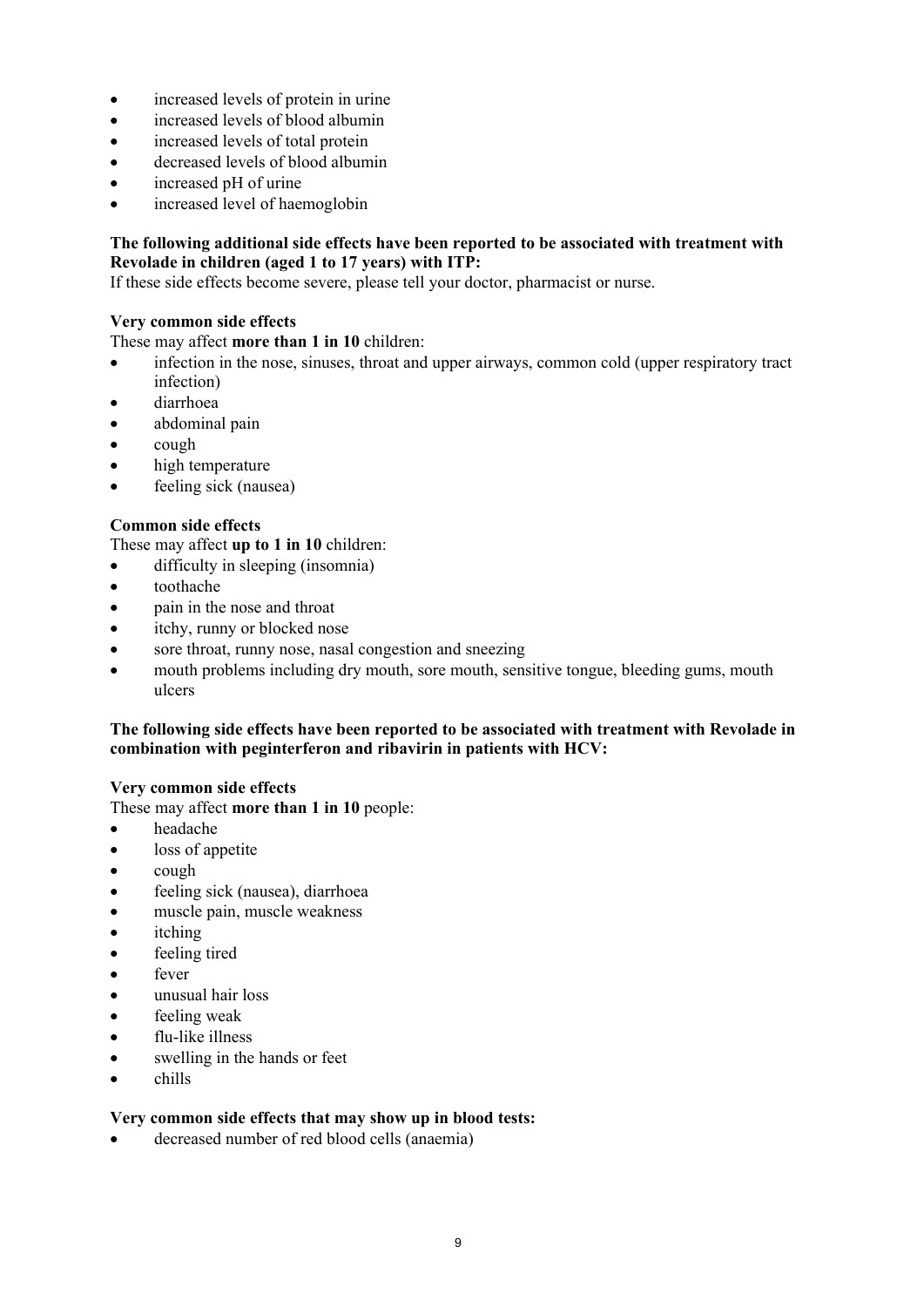# **Common side effects**

These may affect **up to 1 in 10** people:

- infection of the urinary system
- inflammation of the nasal passages, throat and mouth, flu-like symptoms, dry mouth, sore or inflamed mouth, toothache
- weight loss
- sleep disorders, abnormal drowsiness, depression, anxiety
- dizziness, problems with attention and memory, change in mood
- decreased brain function further to liver injury
- tingling or numbness of the hands or feet
- fever, headache
- eye problems, including cloudy lens in the eye (cataract), dry eye, small yellow deposits in the retina, yellowing of the whites of the eye
- bleeding of the retina
- spinning sensation (vertigo)
- fast or irregular heartbeat (palpitations), shortness of breath
- cough bringing up phlegm, runny nose, flu (influenza), cold sore, sore throat and discomfort when swallowing
- digestive system problems, including vomiting, stomach pain, indigestion, constipation, swollen stomach, taste disturbances, piles (haemorrhoids), stomach pain/discomfort, swollen blood vessels and bleeding in the gullet (oesophagus)
- toothache
- liver problems, including tumour in the liver, yellowing of the whites of the eyes or skin (jaundice), liver injury due to medication (see *'Liver problems'* earlier in section 4)
- skin changes, including rash, dry skin, eczema, redness of the skin, itching, excessive sweating, unusual skin growths, hair loss
- joint pain, back pain, bone pain, pain in extremities (arms, legs, hands or feet), muscle spasms
- irritability, generally feeling unwell, skin reaction such as redness or swelling and pain at the site of injection, chest pain and discomfort, build-up of fluid in the body or extremities causing swelling
- infection in the nose, sinuses, throat and upper airways, common cold (upper respiratory tract infection), inflammation of mucous membrane lining the bronchi
- depression, anxiety, sleep problems, nervousness

# **Common side effects that may show up in blood tests:**

- increased blood sugar (glucose)
- decreased number of white blood cells
- decreased number of neutrophils
- decreased level of blood albumin
- decreased level of haemoglobin
- increased levels of blood bilirubin (a substance produced by the liver)
- changes in the enzymes that control blood clotting

# **Uncommon side effects**

# These may affect **up to 1 in 100** people:

- painful urination
- disturbances of heart rhythm (QT prolongation)
- stomach flu (gastroenteritis), sore throat
- mouth blisters/sores, inflammation of the stomach
- skin changes including change in colour, peeling, redness, itching, lesion and night sweats
- blood clots in a vein to the liver (possible liver and/or digestive system damage)
- abnormal blood clotting in small blood vessels with kidney failure
- rash, bruising at the injection site, chest discomfort
- decreased number of red blood cells (anaemia) caused by excessive destruction of red blood cells (haemolytic anaemia)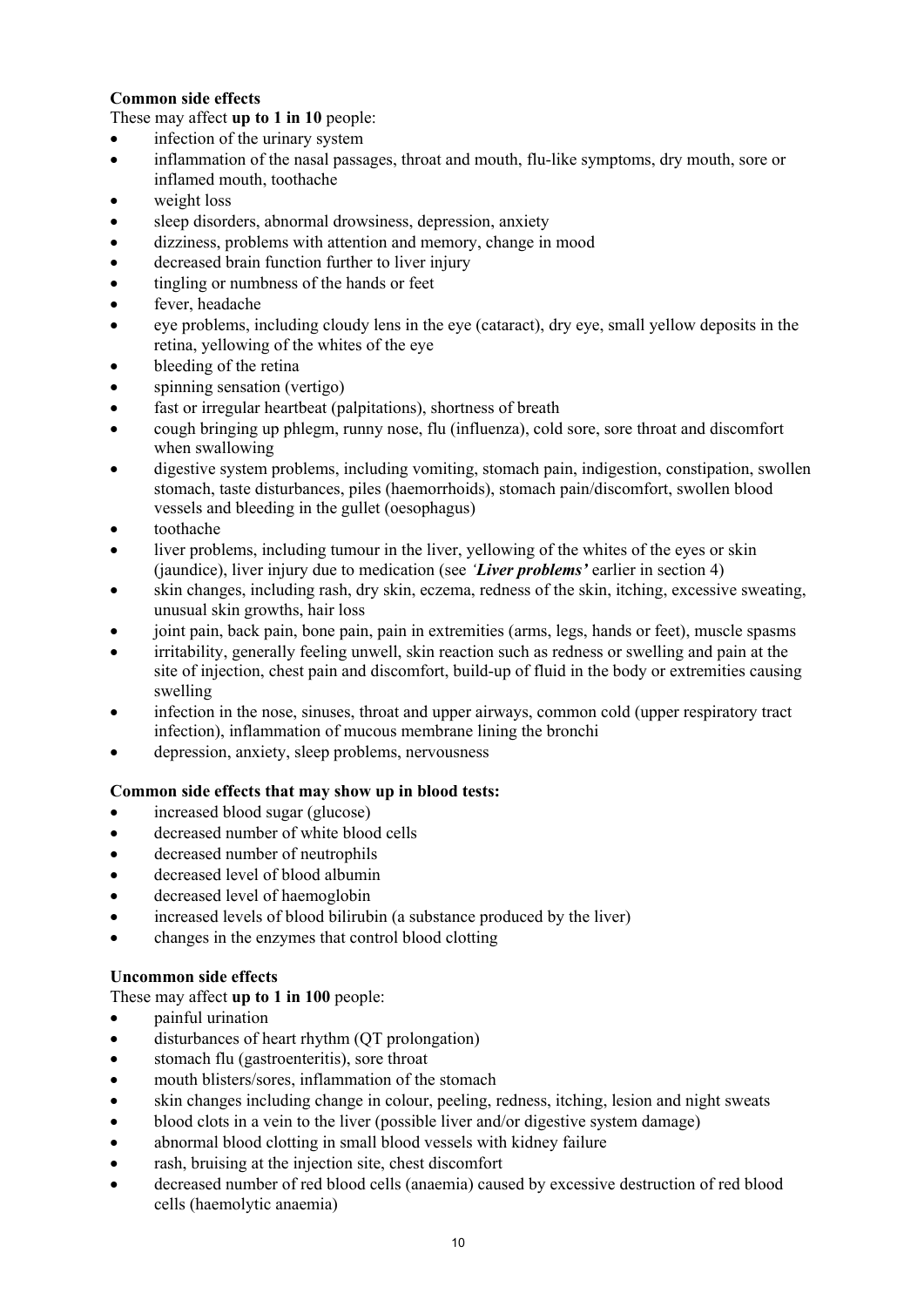- confusion, agitation
- liver failure

# **The following side effects have been reported to be associated with treatment with Revolade in patients with severe aplastic anaemia (SAA):**

If these side effects become severe, please tell your doctor, pharmacist or nurse.

# **Very common side effects**

These may affect **more than 1 in 10** people.

- cough
- headache
- mouth and throat pain
- diarrhoea
- feeling sick (nausea)
- joint pain (arthralgia)
- pain in extremities (arms, legs, hands and feet)
- dizziness
- feeling very tired
- fever
- chills
- itchy eyes
- blisters in the mouth
- bleeding of the gums
- abdominal pain
- muscle spasms

# **Very common side effects that may show up in the blood tests**

- abnormal changes to the cells in your bone marrow
- increased levels of liver enzymes (aspartate aminotransferase (AST))

# **Common side effects**

- These may affect up to **1 in 10** people.
- anxiety
- depression
- feeling cold
- generally feeling unwell
- eye problems including vision problems, blurred vision, cloudy lens in the eye (cataract), spots or deposits in eye (vitreous floaters), dry eye, itchy eye, yellowing of the whites of the eyes or skin
- nose bleed
- digestive system problems including difficulty swallowing, mouth pain, swollen tongue, vomiting, loss of appetite, stomach pain/discomfort, swollen stomach, digestive wind/gas, constipation, intestinal motility disorder which can cause contipation, bloating, diarrhea and/or above mentioned symptoms, change in stool colour
- fainting
- skin problems including small red or purple spots caused by bleeding into the skin (petechiae) rash, itching, hives, skin lesion
- back pain
- muscle pain
- bone pain
- weakness (asthenia)
- swelling of the lower limbs due to the accumulation of fluids
- abnormal colored urine
- interruption in blood supply to spleen (splenic infarction)
- runny nose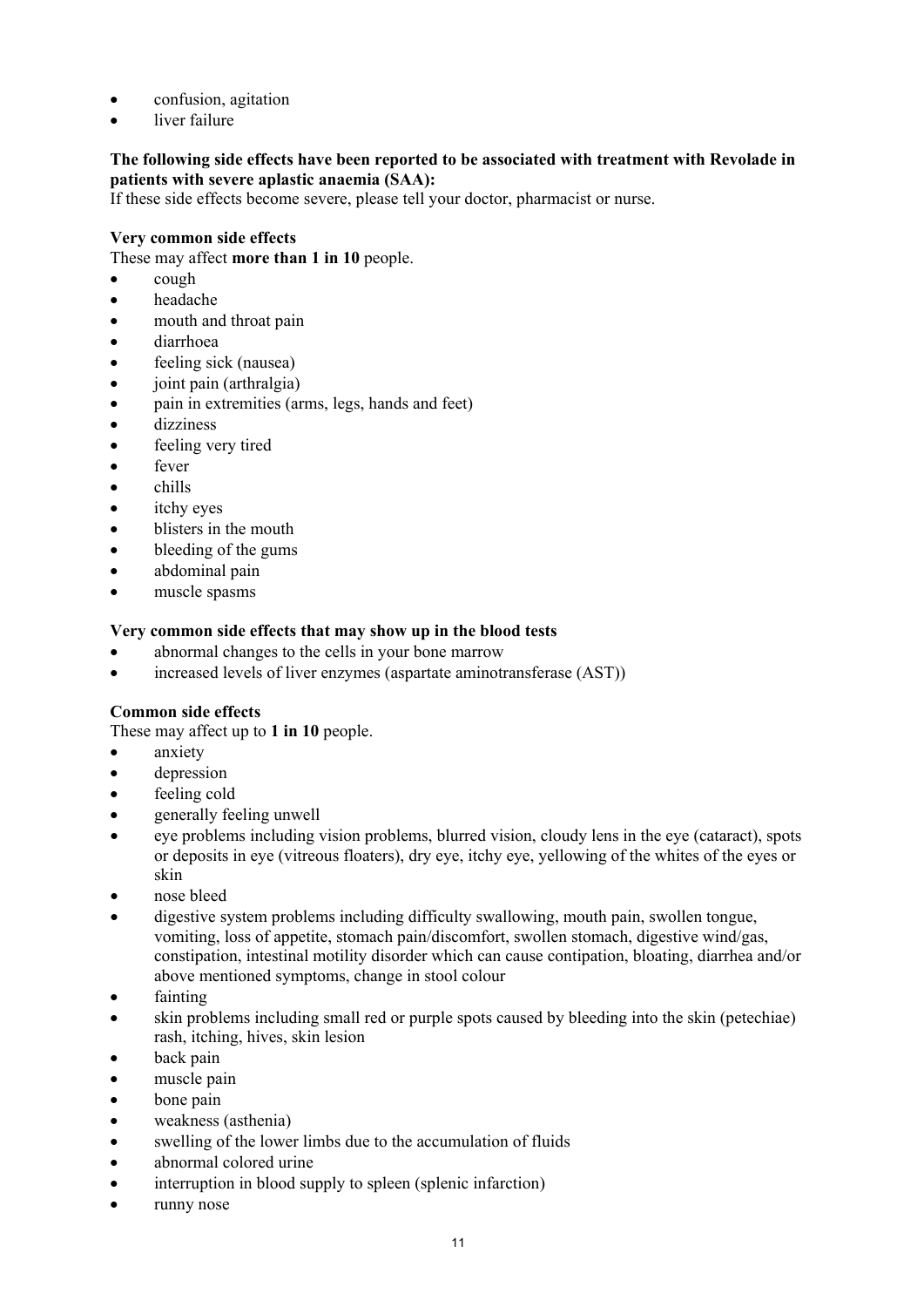# C**ommon side effects that may show up in the blood tests**

- increase in enzymes due to muscle breakdown *(*creatine phosphokinase*)*
- accumulation of iron in the body (iron overload)
- decrease in blood sugar levels (hypoglycaemia)
- increased levels of blood bilirubin (a substance produced by the liver)
- decreased levels of white blood cells

### **Side effects with frequency not known**

Frequency cannot be estimated from the available data

- skin discolouration
- darkening of the skin
- liver injury due to medication

# **Reporting of side effects**

If you get any side effects, talk to your doctor, pharmacist or nurse. This includes any possible side effects not listed in this leaflet. You can also report side effects directly via the Yellow Card Scheme at: [www.mhra.gov.uk/yellowcard](http://www.mhra.gov.uk/yellowcard) or search for MHRA Yellow Card in the Google Play or Apple App Store. By reporting side effects, you can help provide more information on the safety of this medicine.

# **5. How to store Revolade**

Keep this medicine out of the sight and reach of children.

Do not use this medicine after the expiry date which is stated on the carton and the blister.

This medicine does not require any special storage conditions.

Do not throw away any medicines via wastewater or household waste. Ask your pharmacist how to throw away medicines you no longer use. These measures will help protect the environment.

### **6. Contents of the pack and other information**

### **What Revolade contains**

The active substance in Revolade is eltrombopag.

### **12.5 mg film-coated tablets**

Each film-coated tablet contains eltrombopag olamine equivalent to 12.5 mg eltrombopag.

### **25 mg film-coated tablets**

Each film-coated tablet contains eltrombopag olamine equivalent to 25 mg eltrombopag.

### **50 mg film-coated tablets**

Each film-coated tablet contains eltrombopag olamine equivalent to 50 mg eltrombopag.

### **75 mg film-coated tablets**

Each film-coated tablet contains eltrombopag olamine equivalent to 75 mg eltrombopag.

The other ingredients are: hypromellose, macrogol 400, magnesium stearate, mannitol (E421), microcrystalline cellulose, povidone, sodium starch glycolate, titanium dioxide (E171).

Revolade 12.5 mg and 25 mg film-coated tablets also contain polysorbate 80 (E433).

Revolade 50 mg film-coated tablets also contain iron oxide red (E172) and iron oxide yellow (E172).